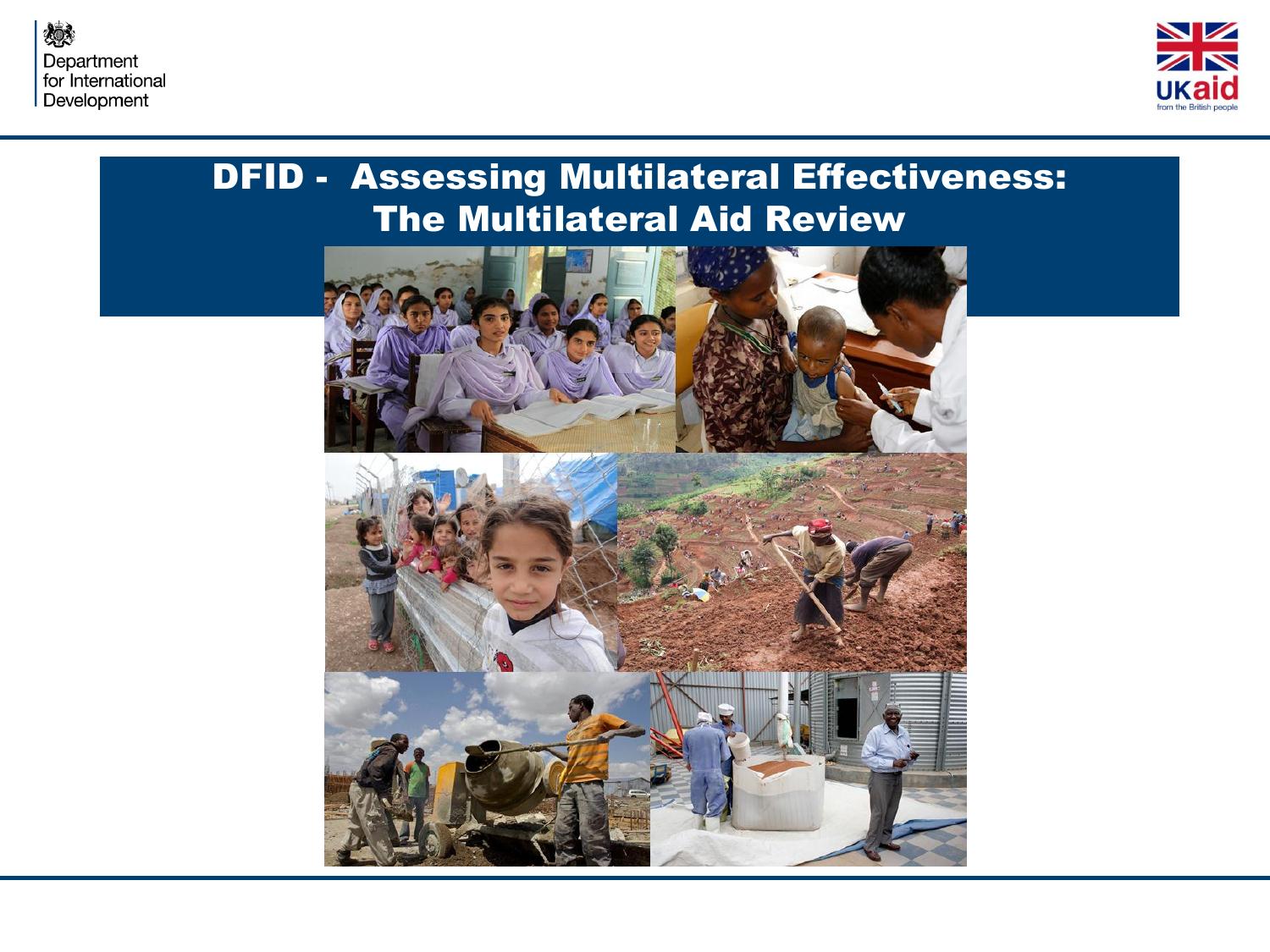



# Content

Main content of the presentation:

– How DFID assesses effectiveness: the Multilateral Aid Review (MAR) in 2011 and the Update published on 11 December.

Reflections - for discussion:

- What we have learned
- Comparison with MOPAN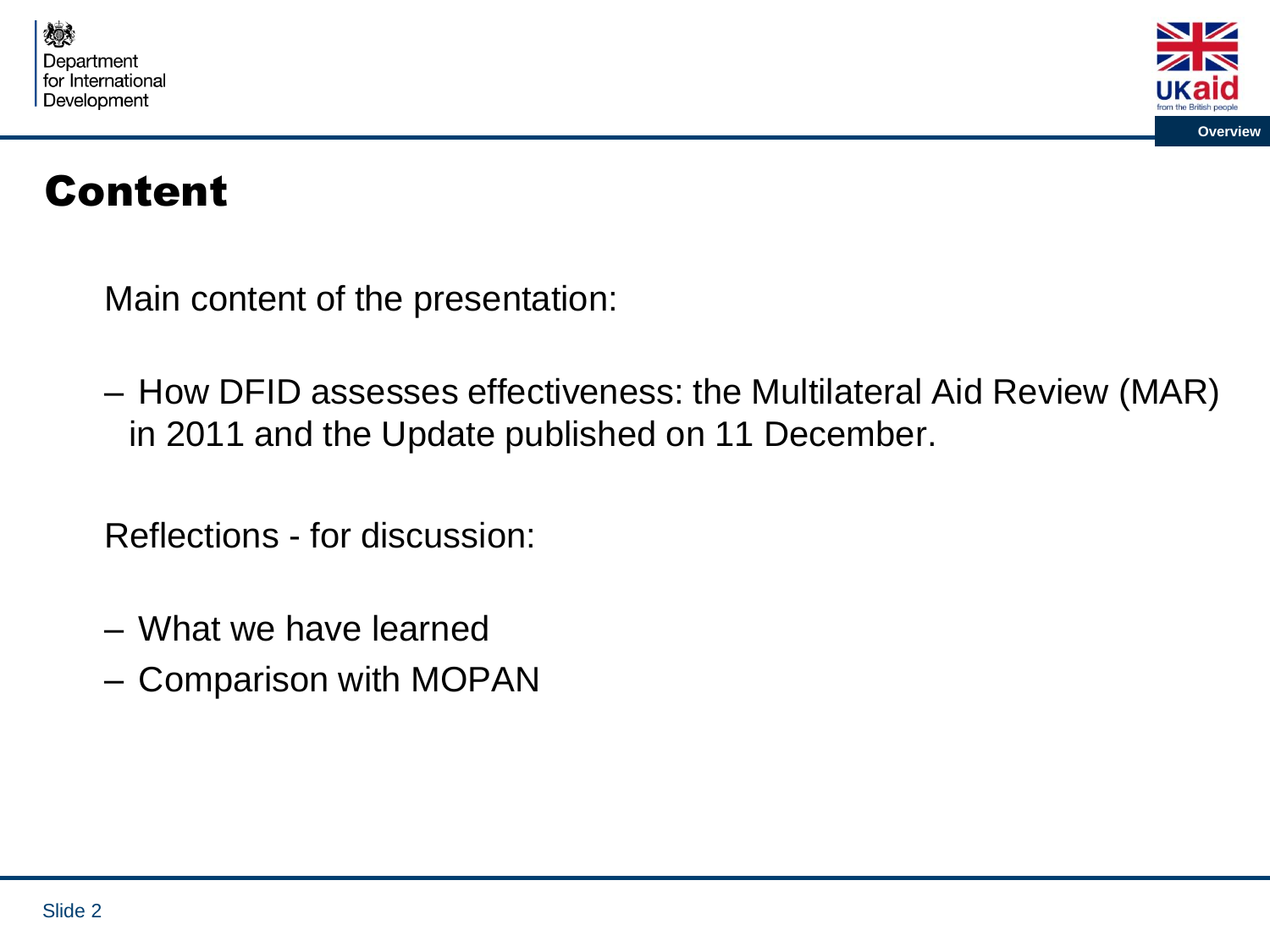

# **The context ….**



### The UK provides significant funding to multilaterals and it is important that this funding offers value for money

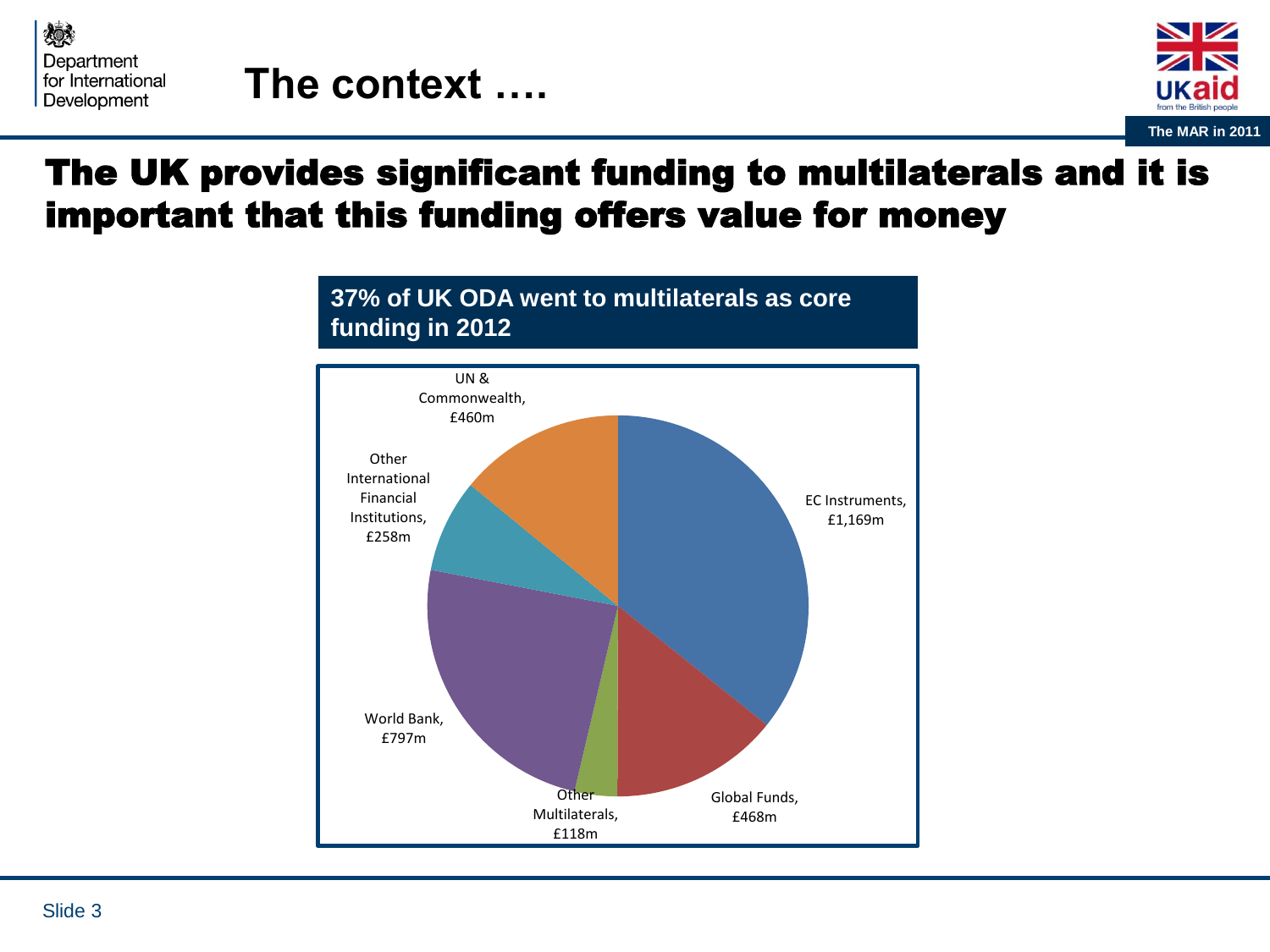



### The MAR identified key elements of successful organisations and assessed 43 multilaterals against it

| <b>MAR Assessment Framework</b>                            |                                                                                                                    |
|------------------------------------------------------------|--------------------------------------------------------------------------------------------------------------------|
| <b>Composite Index</b>                                     | <b>Component</b>                                                                                                   |
| <b>Contribution to UK Development</b><br><b>Objectives</b> | Criticality to international and UK aid<br>objectives                                                              |
|                                                            | Attention to cross-cutting issues: fragile<br>contexts, gender, climate change and<br>environmental sustainability |
|                                                            | Focus on poor countries                                                                                            |
|                                                            | Contribution to results                                                                                            |
| <b>Organisational Strengths</b>                            | Strategic and performance management                                                                               |
|                                                            | Financial resources management                                                                                     |
|                                                            | Cost and value consciousness                                                                                       |
|                                                            | Partnership behaviour                                                                                              |
|                                                            | Transparency and accountability                                                                                    |
| Also assessed likelihood of positive change                |                                                                                                                    |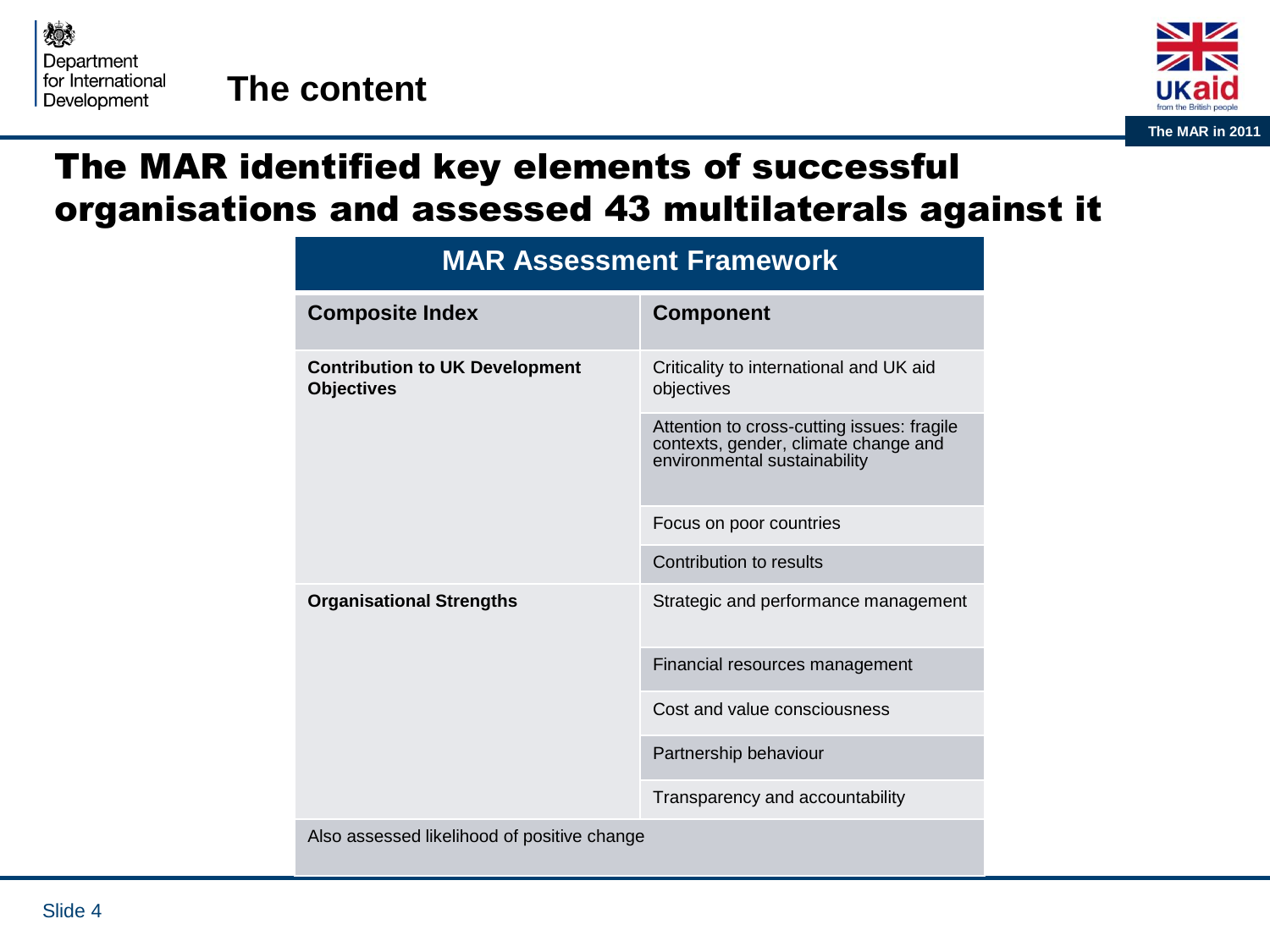



### The MAR found that the majority of multilaterals were at least good value for money, but many were adequate and poor

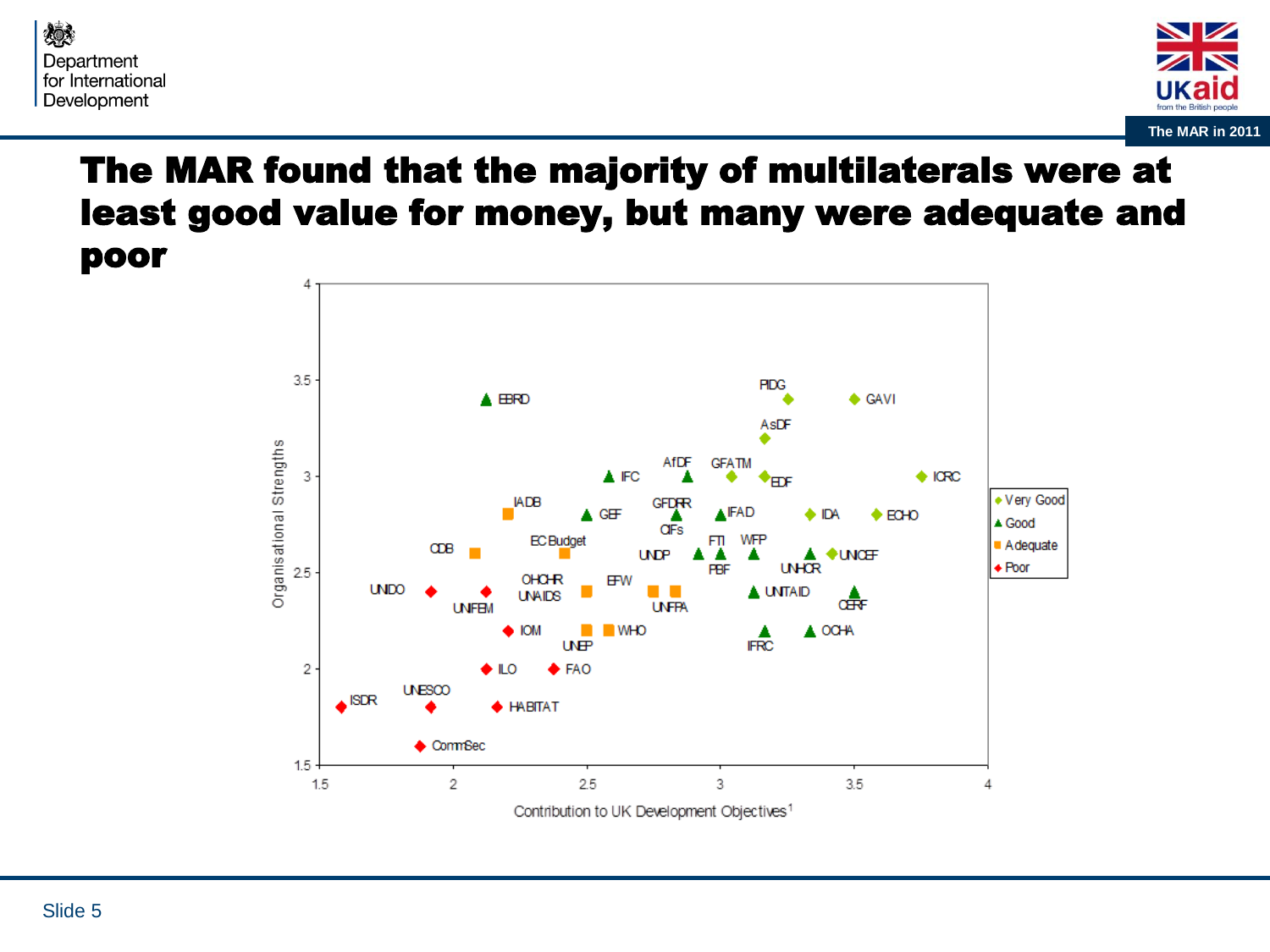



## The MAR had consequences

- The UK stopped core funding to 4 organisations (UNHabitat, ILO, UNISDR, UNIDO)
- 4 were placed in "Special Measures" DFID asked for urgent improvements
- Others saw significant increases in funding
- **Reform priorities** were set for all organisations based on the MAR findings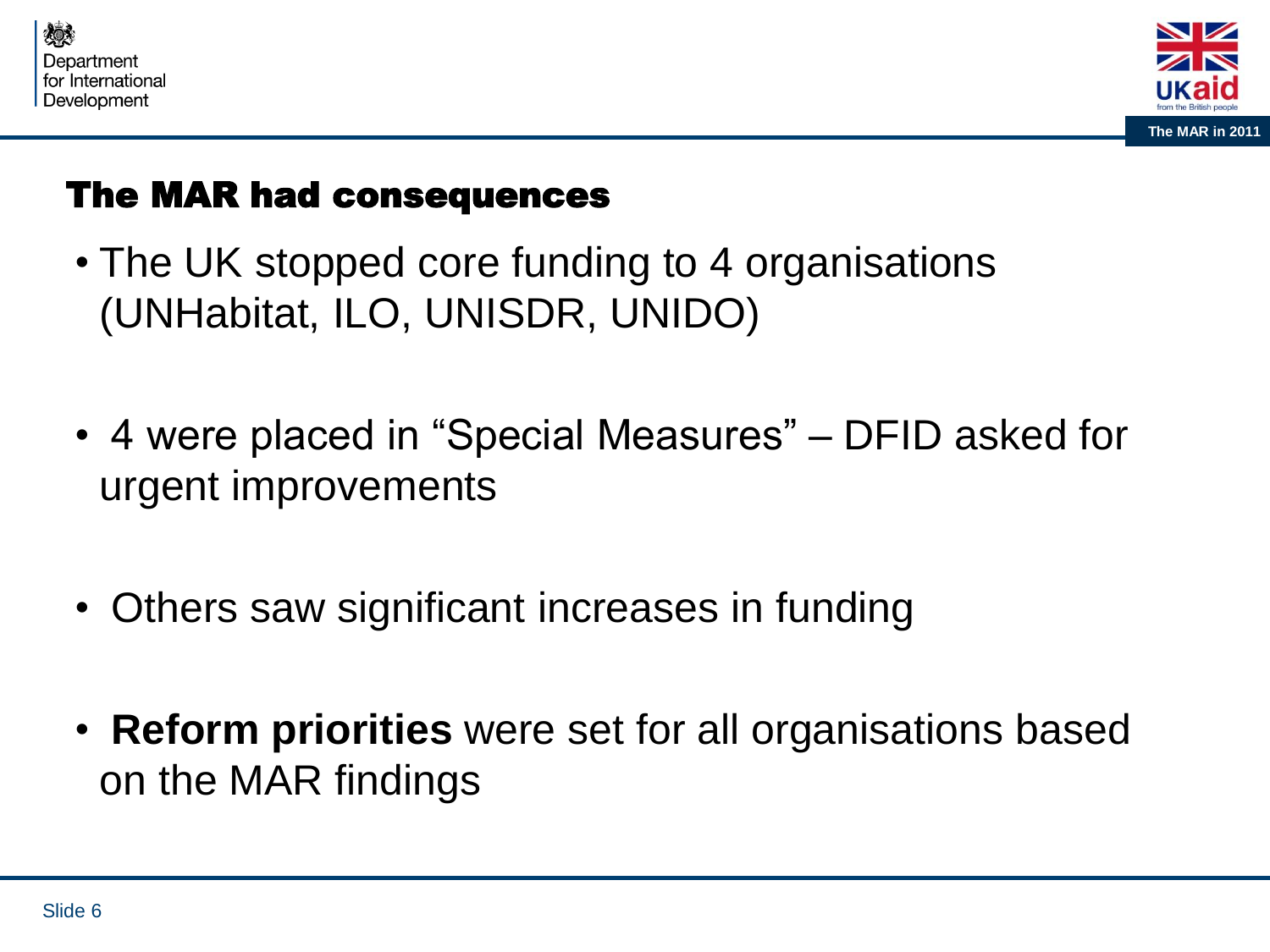



**The 2013 MAR Update: Methodology and approach**

#### Multilaterals were assessed against their UK reform priorities identified from the weaknesses set out in the MAR

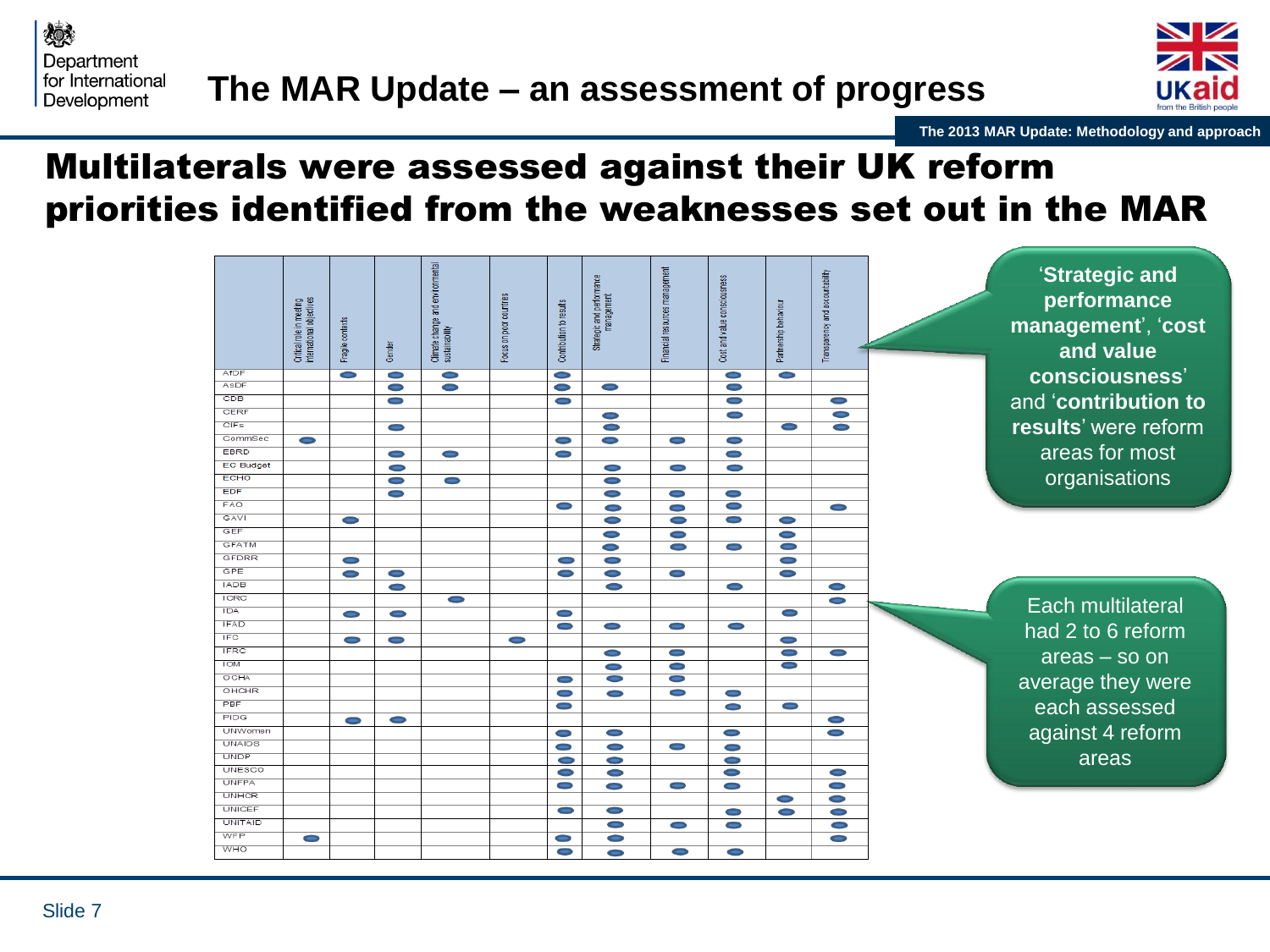



#### We assessed the extent to which changes made between the MAR and MAR Update met our expectations

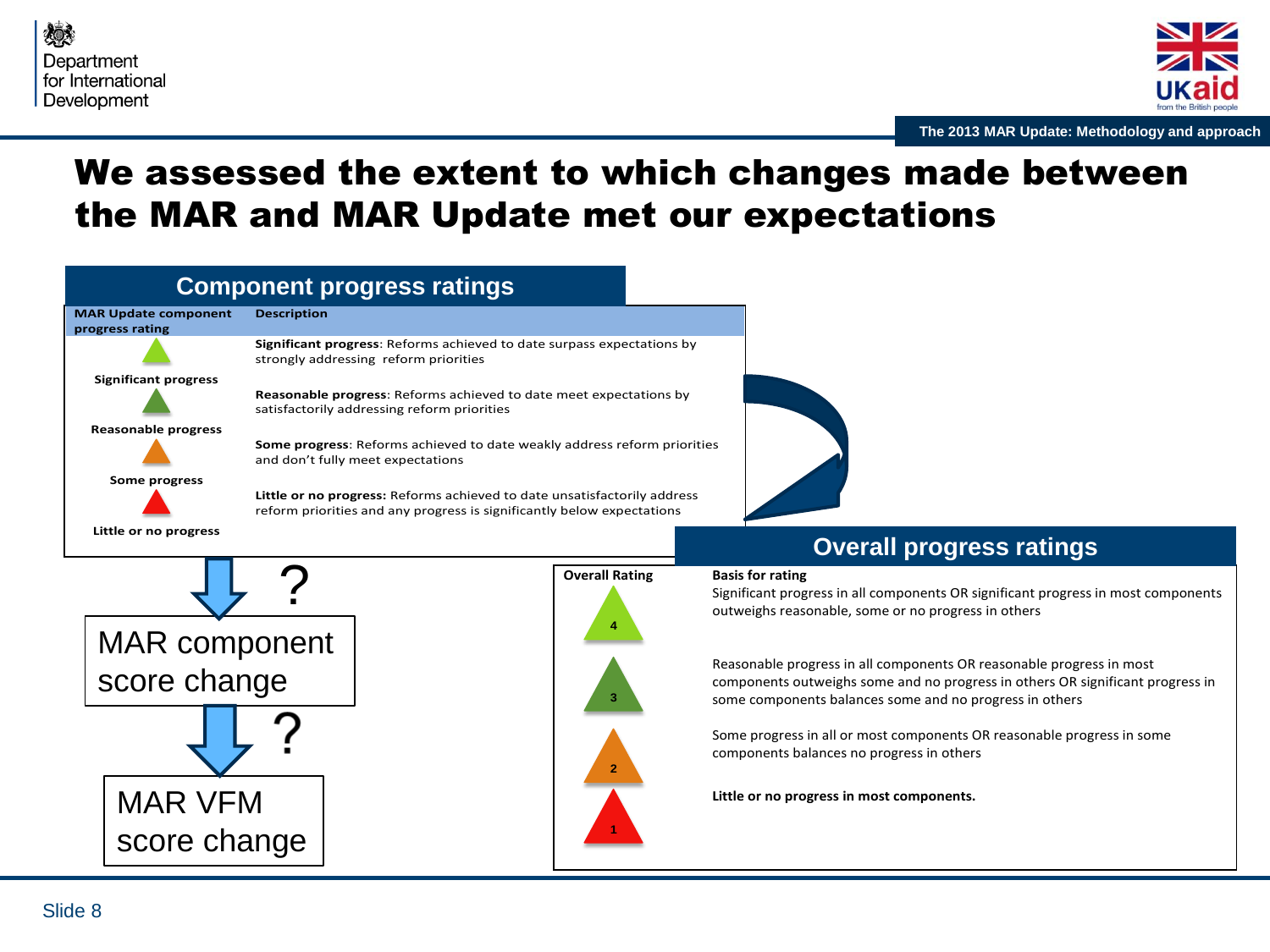



### Very good and poor value for money organisations have made good progress while those with adequate value for money show less progress

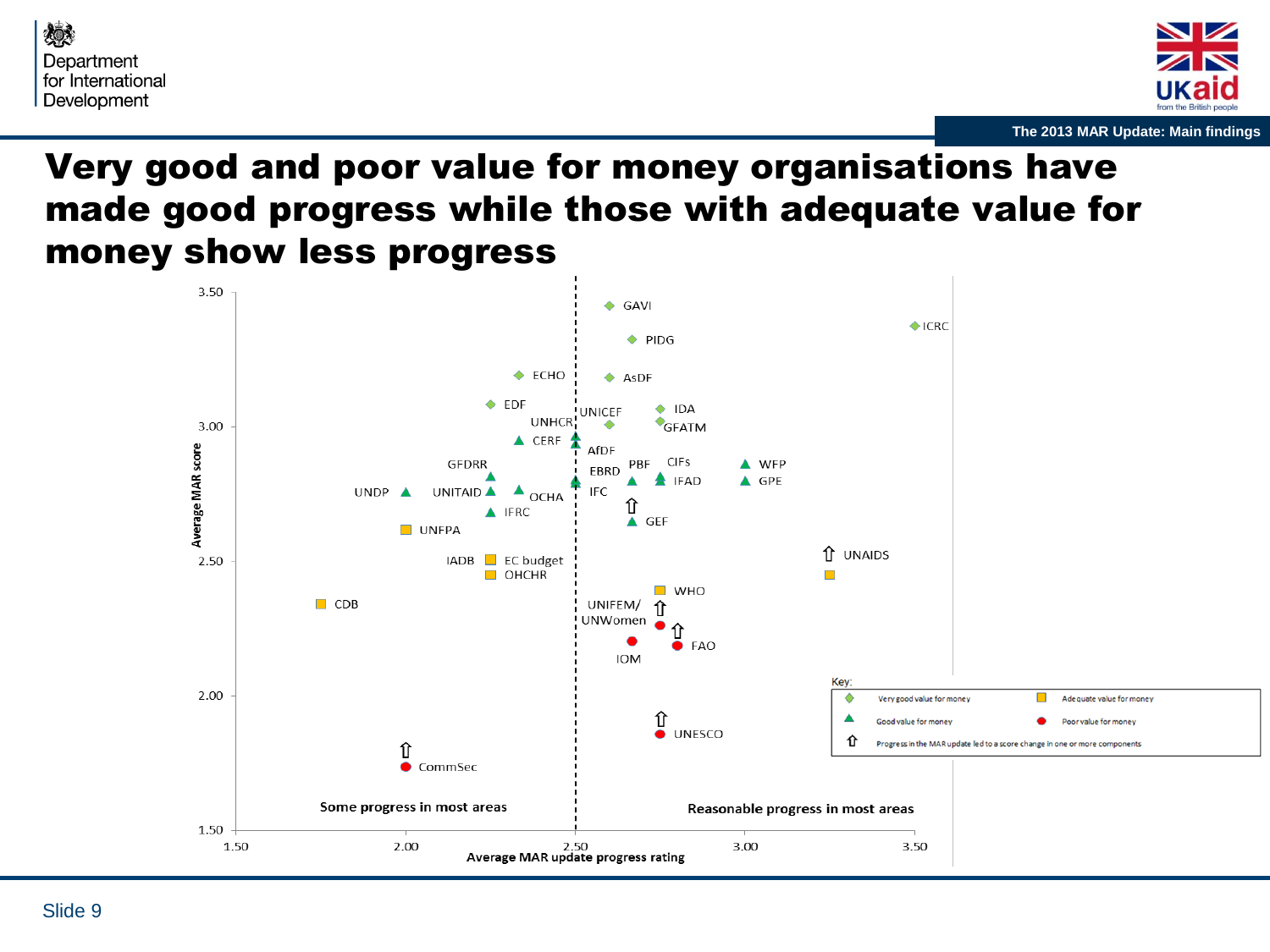



# All organisations made some progress – and about half did better than that

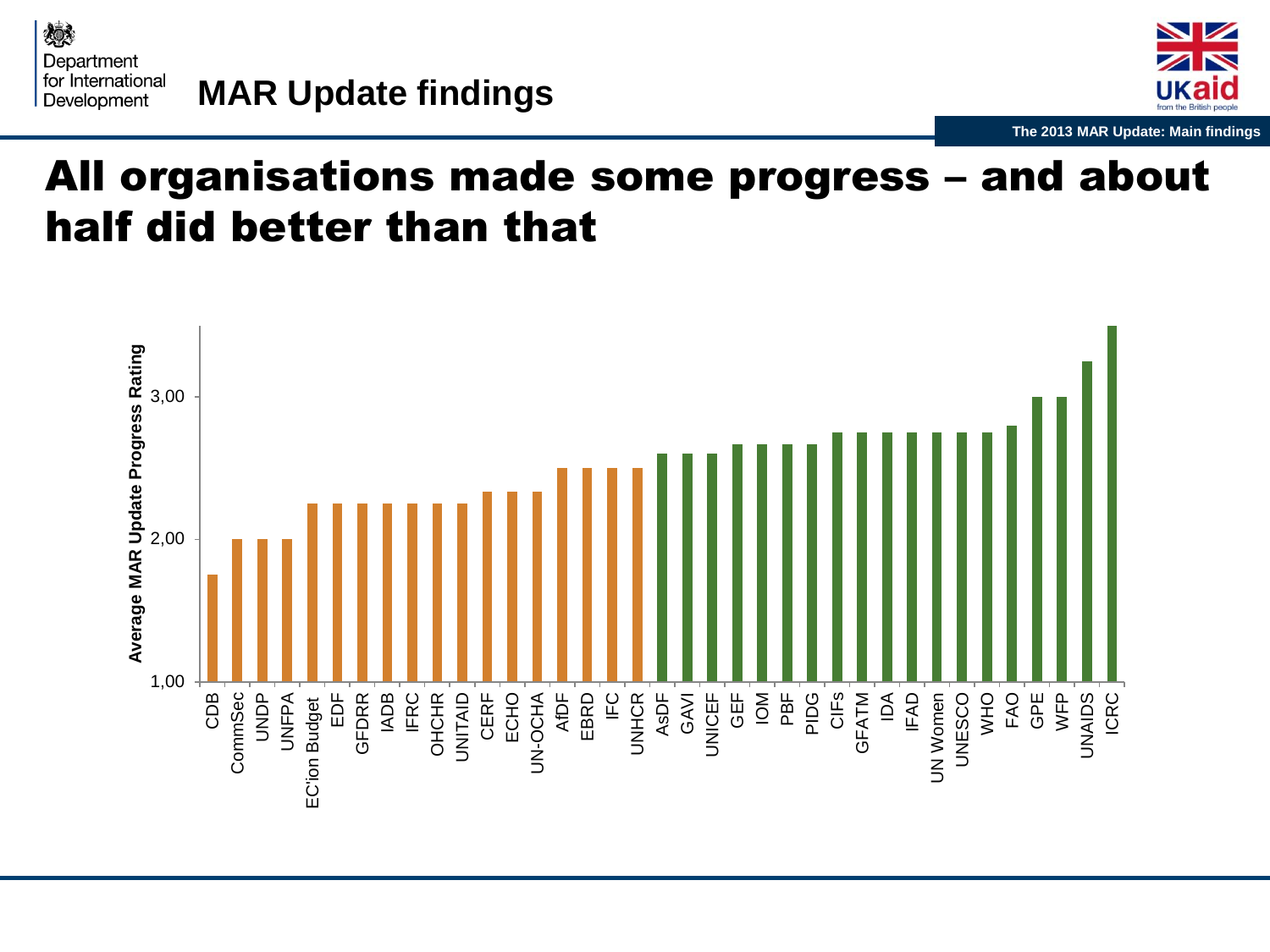



#### There has been progress across all components but weaknesses persist

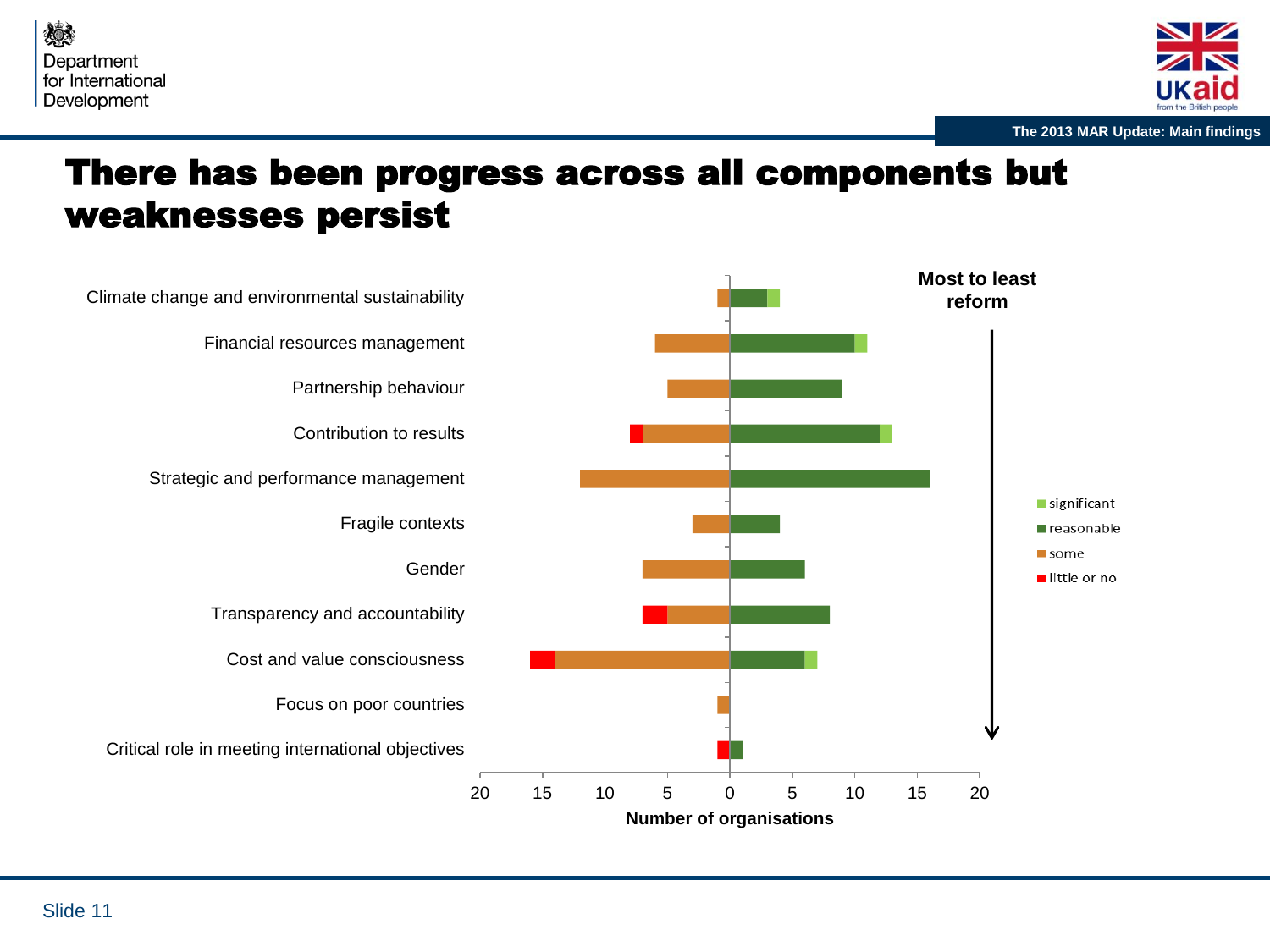



## The MAR Update has informed UK decisions – and has clear political support

- Funding for each multilateral has been maintained.
- Reform priorities have been set for the next two years, based on the assessments. A further MAR will take place in 2015
- DFID is concerned about organisations and thematic areas, such as gender, where there has been less progress.

*"Progress made ……has been steady, but there is still room for improvement. It is disappointing that some organisations have not made the changes we expected of them and they must take action to remedy this…..If under-performing programmes do not improve we are prepared to take decisions to end our funding."* 

Justine Greening, Secretary of State for the Department for International Development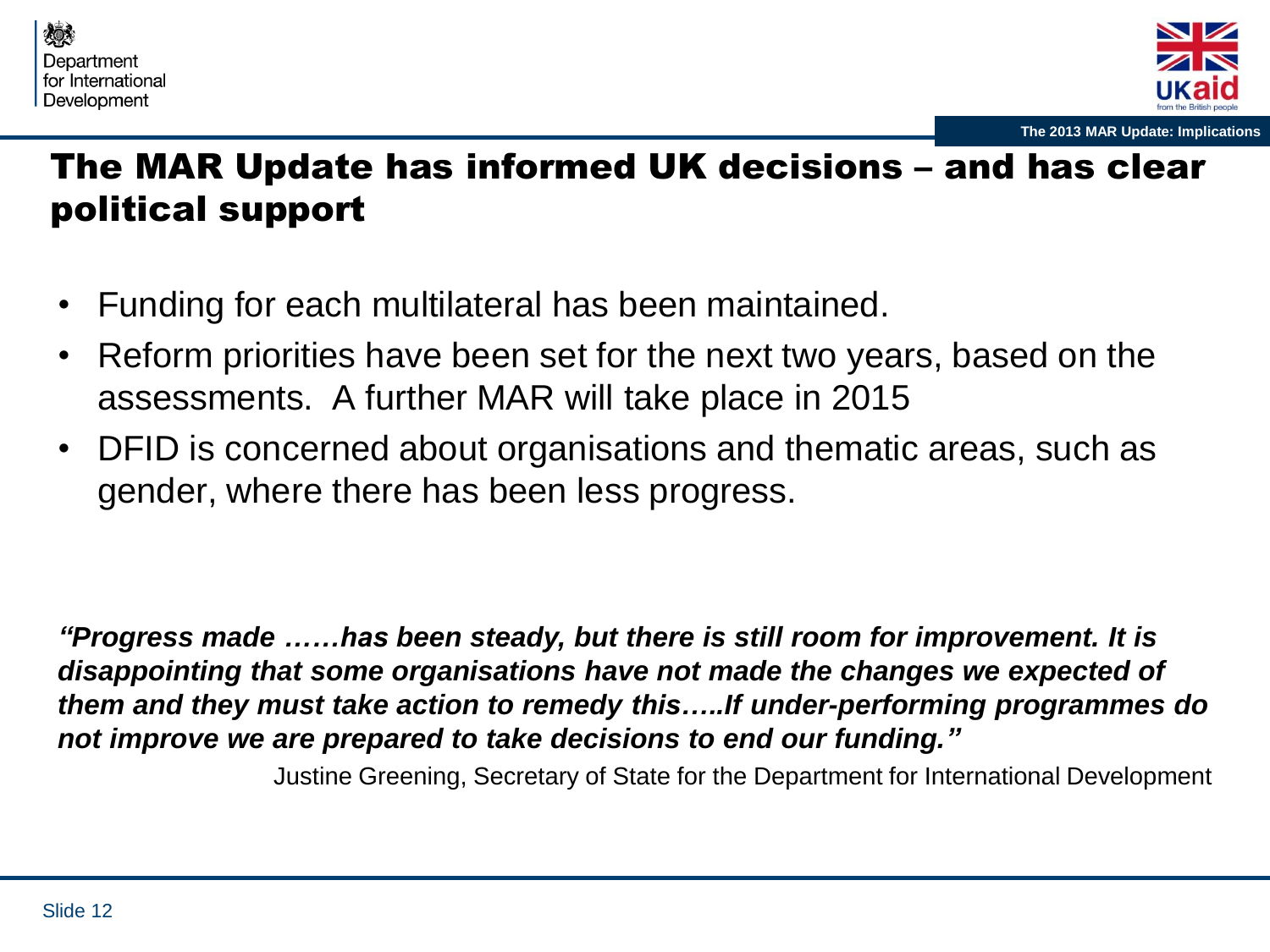



# **And Finally**

# Reflections: lessons learned

- Evidence, evidence, evidence …
- Be clear about what is important to you: assessment methodology and reform priorities.
- Moderation matters
- Transparency and engagement is critical
- Light-touch is a good aspiration but hard to do.
- Measuring progress is (very) worthwhile .. …..But difficult. Build in from the start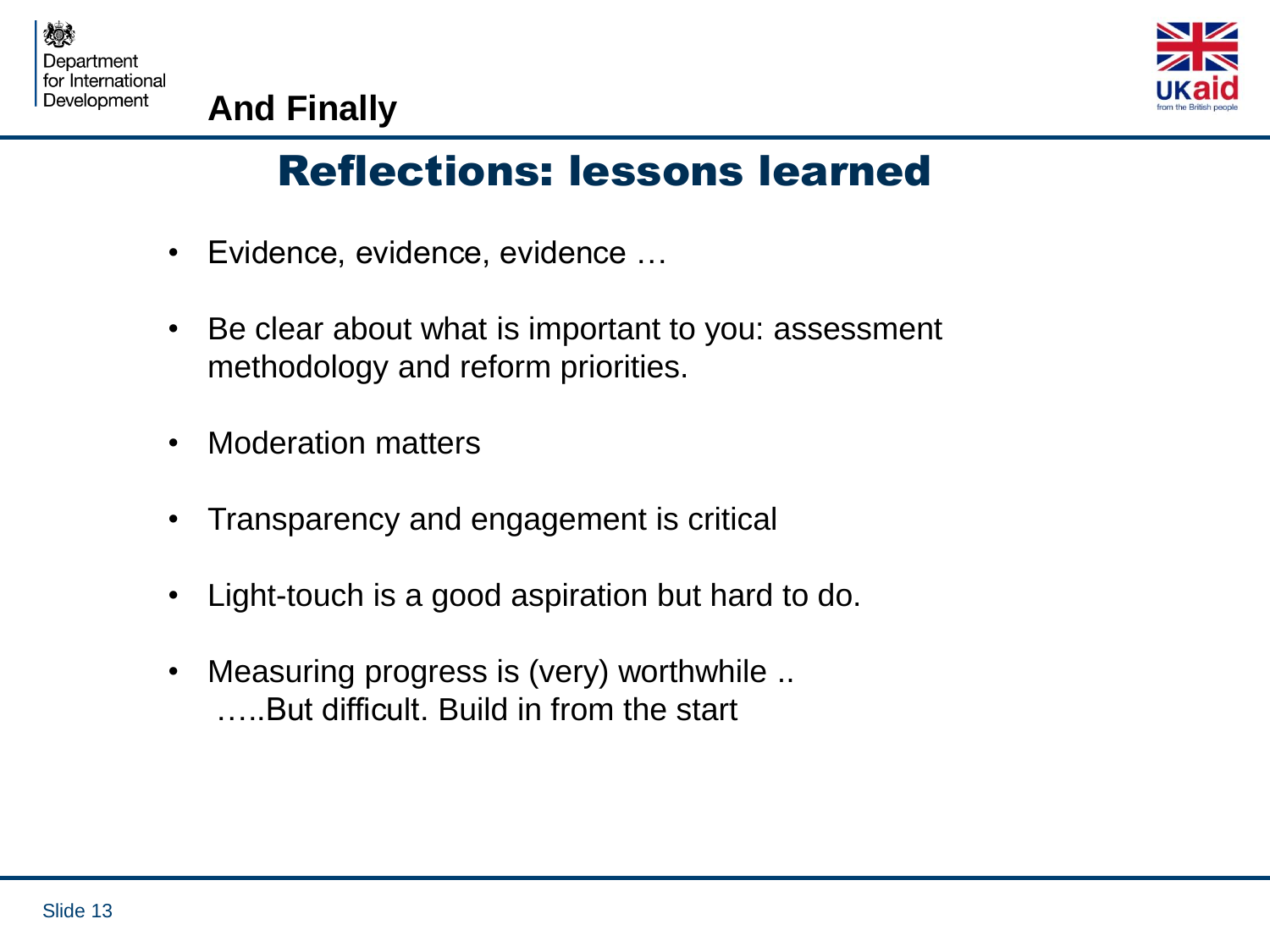



# Reflections: MAR and MOPAN differences

- All at once vs 4-6 each year
- "Comparison"
- A common approach vs the "common approach" standard-setting agencies, and whether the same things matter to all organisations
- Thematic analysis
- Assessment of progress
- Use.
- Clarity / ability to be hard-hitting